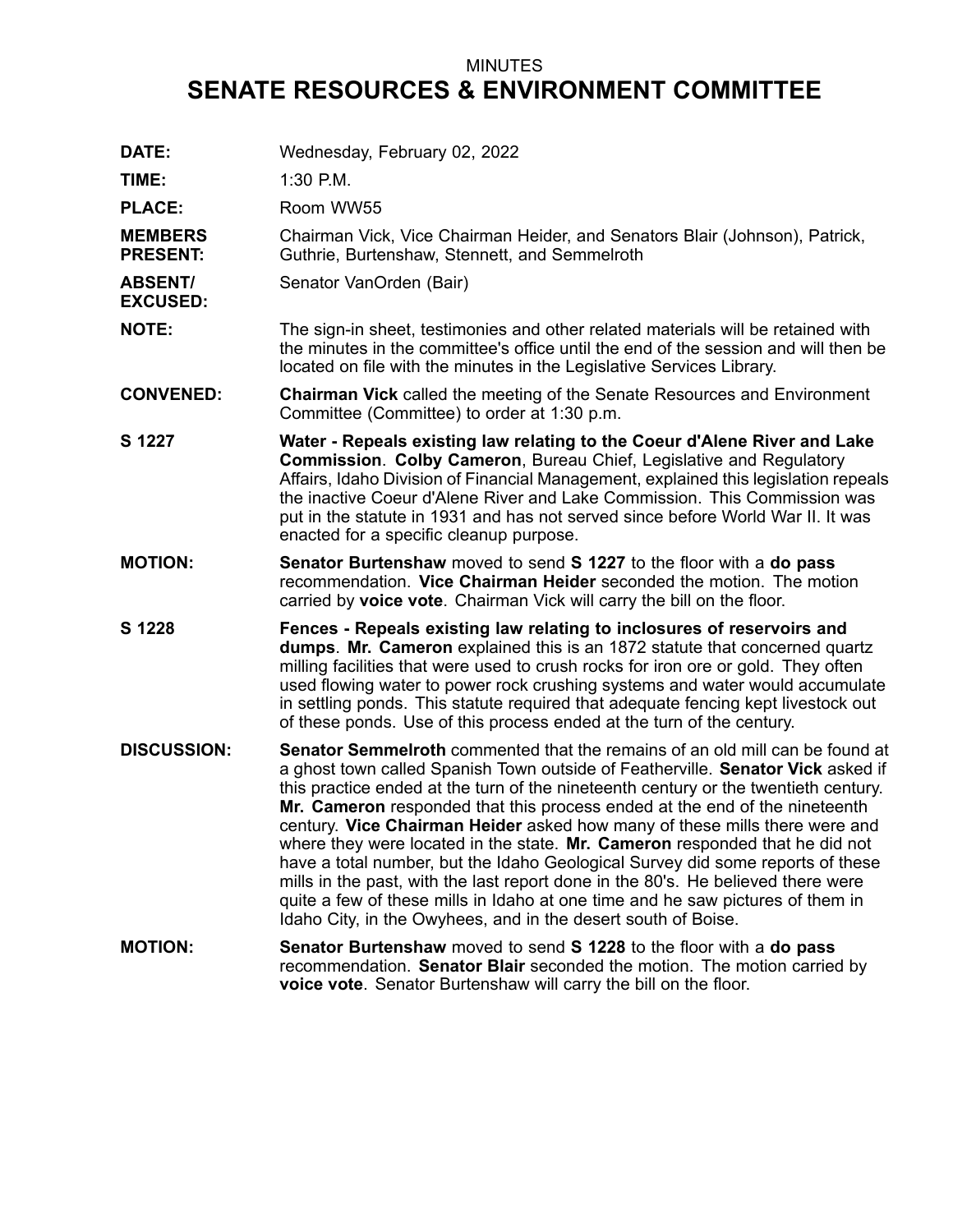- **DOCKET NO. 26-0000-2100 Department of Parks and Recreation - Notice of Omnibus Rulemaking - Proposed Rule Discussion**. **Susan Buxton**, Director, Department of Parks and Recreation, shared that one of the more preserved stamp mills in the State is Bayhorse at Land of Yankee Fork State Park near Challis. **Ms. Buxton** stated that the section to be excluded from approved Parks and Recreation fee rules was 26.01.33.10.07. She noted this section was excluded by the House during their meeting yesterday.
- **DISCUSSION: Chairman Vick** clarified that by rejecting this section the Committee was not reverting to the past rule, but deleting it from the rule, which will have no consequences as the definition is already in statute.
- **MOTION: Chairman Vick** moved to rescind the motion from Monday's meeting to approve **Docket No. 26-0000-2100**. **Senator Stennett** seconded the motion. The motion carried by **voice vote**.
- **MOTION: Senator Stennett** moved to approve **Docket No. 26-0000-2100**, except 26.01.33.10.07. **Senator Guthrie** seconded the motion. The motion carried by **voice vote**.
- **RS 29013C1 Division of Environmental Quality (DEQ) Voluntary Cleanup Program. Michael McCurdy**, Waste Management & Remediation Division Administrator, Department of Environmental Quality (DEQ), explained the proposed changes to the Idaho Land Remediation Act, which is Idaho Code Chapter 72 Title 39. DEQ's voluntary cleanup program was created in 1996 by the Idaho Land Remediation Act to encourage innovation and cooperation between the State, local communities, and private parties to revitalize properties with hazardous substance or petroleum contamination. The voluntary clean up program has been successful, but DEQ feels it has been under-utilized. Currently, there are only eight active sites in the program and 40 other sites that are inactive or closed.

**Mr. McCurdy** noted proposed revisions to Idaho Code § 39-7202 clarify several elements, mainly revolving around increasing eligibility. Proposed revisions include expanding participation beyond commercial and industrial sites, investigation as well as remediation activities, including sites with perceived contamination as well as known contamination, and removing outdated and redundant information. Revisions to Idaho Code § 39-7203(3) change the term "eligible property owner" to "eligible participant" and expand program eligibility to include responsible parties or owners of property where the release occurred. Revisions to Idaho Code § 39-7208 clarify the rescission of the voluntary mediation agreement, certificate of completion, or the covenant not to sue. Revisions in Idaho Code § 39-7211(6)(d) clarify when <sup>a</sup> rebate issued under the Community Reinvestment Pilot may be returned by the participant.

- **DISCUSSION: Senator Stennett and Senator Guthrie** expressed concerns about the changed language related to qualifications required to participate and the apparent ability for any person to join this program on <sup>a</sup> property without the property owner's consent. **Mr. McCurdy** responded that DEQ wanted to broaden participation in the program and include as many people who wanted to participate as possible. A discussion ensued between the Committee and **Mr. McCurdy** regarding the changed qualifications to participate in the program.
- **MOTION: Senator Stennett** moved that **RS29013C1** be sent to print. **Senator Blair** seconded the motion. The motion carried by **voice vote**.

**DOCKET NO. 15-0301-2100F Idaho Forest Products Commission - Notice of Omnibus Rulemaking -Proposed Rule**. Vote only.

**MOTION: Senator Blair** moved to approve **Docket No. 15-0301-2100F**. **Senator Stennett** seconded the motion. The motion carried by **voice vote**.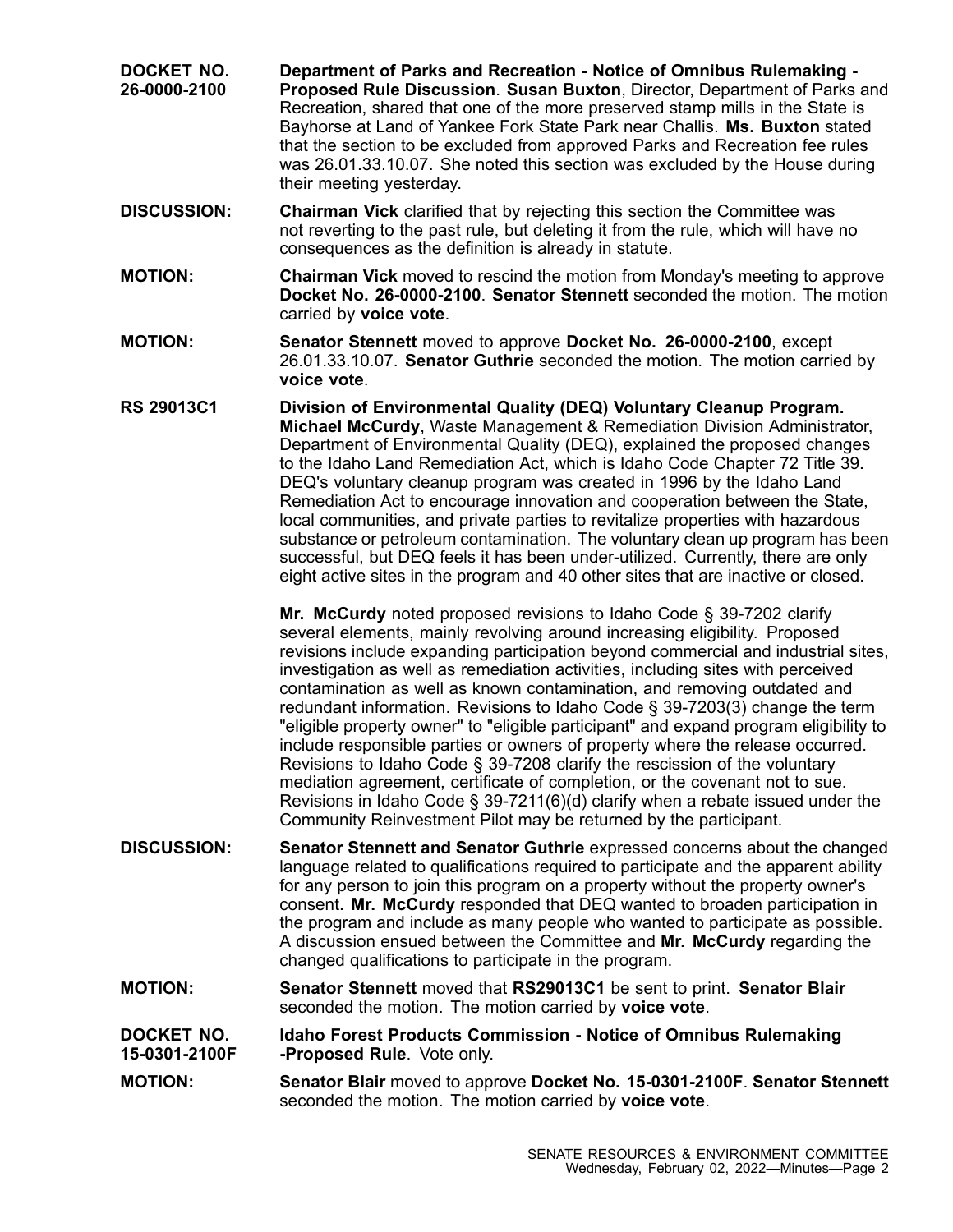**DEQ - Notice of Omnibus Rulemaking - Proposed Rule**. Vote only.

**DOCKET NO. 58-0000-2100**

**DEQ - Notice of Omnibus Rulemaking (Fee Rule) - Proposed Rule**. Vote only.

**DOCKET NO. 58-0000-2100F**

**MOTION: Vice Chairman Heider** moved to approve **Docket No. 58-0000-2100 and Docket No. 58-0000-2100F**. **Senator Burtenshaw** seconded the motion. The motion carried by **voice vote**.

- **GUBERNATORIAL Committee Consideration of the Gubernatorial Appointment of David APPOINTMENT: Bobbitt of Coeur d'Alene, ID to the Idaho Fish and Game Commission**. **Mr. Bobbitt** introduced himself and shared that he has been a resident of Coeur d'Alene since his family moved there in 1958, except between 1989 and 1996, when he lived in Boise due to his job in banking. He grew up on <sup>a</sup> little farm in Coeur d'Alene. His father had cows, but his family never ate one because they were <sup>a</sup> cash crop. His dad would take him out of high school for <sup>a</sup> week and they would go camping and fill the freezer. He has been passionate about hunting and fishing his whole life. He started banking in 1969 and was popular with the other bankers because he could take them all hunting. While he was banking, he became <sup>a</sup> licensed outfitter and guide on the Clearwater, which he did successfully for seven years. He kept his day job in banking because he had <sup>a</sup> family to raise. In 1989, he took <sup>a</sup> position in Boise with Idaho First (or West One) to run the branches in the region. **Mr. Bobbitt** shared that he has remained an active hunter and fisherman. He enjoys hunting and fishing at his place at Priest Lake. He has two sons and three daughters. He wanted to serve as <sup>a</sup> Fish and Game Commissioner because they have been <sup>a</sup> very important part of his life, and he wanted to be able to pass this on to his kids and their kids and future generations of citizens of Idaho.
- **DISCUSSION: Senator Stennett** asked Mr. Bobbitt about his initial experience starting with the Commission in August. **Mr. Bobbitt** responded that it required <sup>a</sup> fast learning curve, but he learned <sup>a</sup> lot of decisions are made on science or biology, and what is sustainable for future generations, rather than on political whim. **Senator Stennett** asked Mr. Bobbitt if he has some unique personal experience, such as his experience as an outfitter, to lend to the Commission. **Mr. Bobbitt** responded that while outfitting and guiding, it was easy to make general observations about what affects the big game herds, such as habitat, bears, cougars, or wolves, but it really is <sup>a</sup> combination of all those, along with the population increase in Idaho causing <sup>a</sup> reduction in habitat.

**Vice Chairman Heider** asked what Mr. Bobbitt's stand was on wolves and the decisions the Legislature made last year to kill wolves on sight. **Mr. Bobbitt** responded that he believes wolves are <sup>a</sup> management issue, and <sup>a</sup> long term management plan that manages wolf numbers down is needed. He did not want to see wolves managed to <sup>a</sup> level where wolf management was taken out of state control.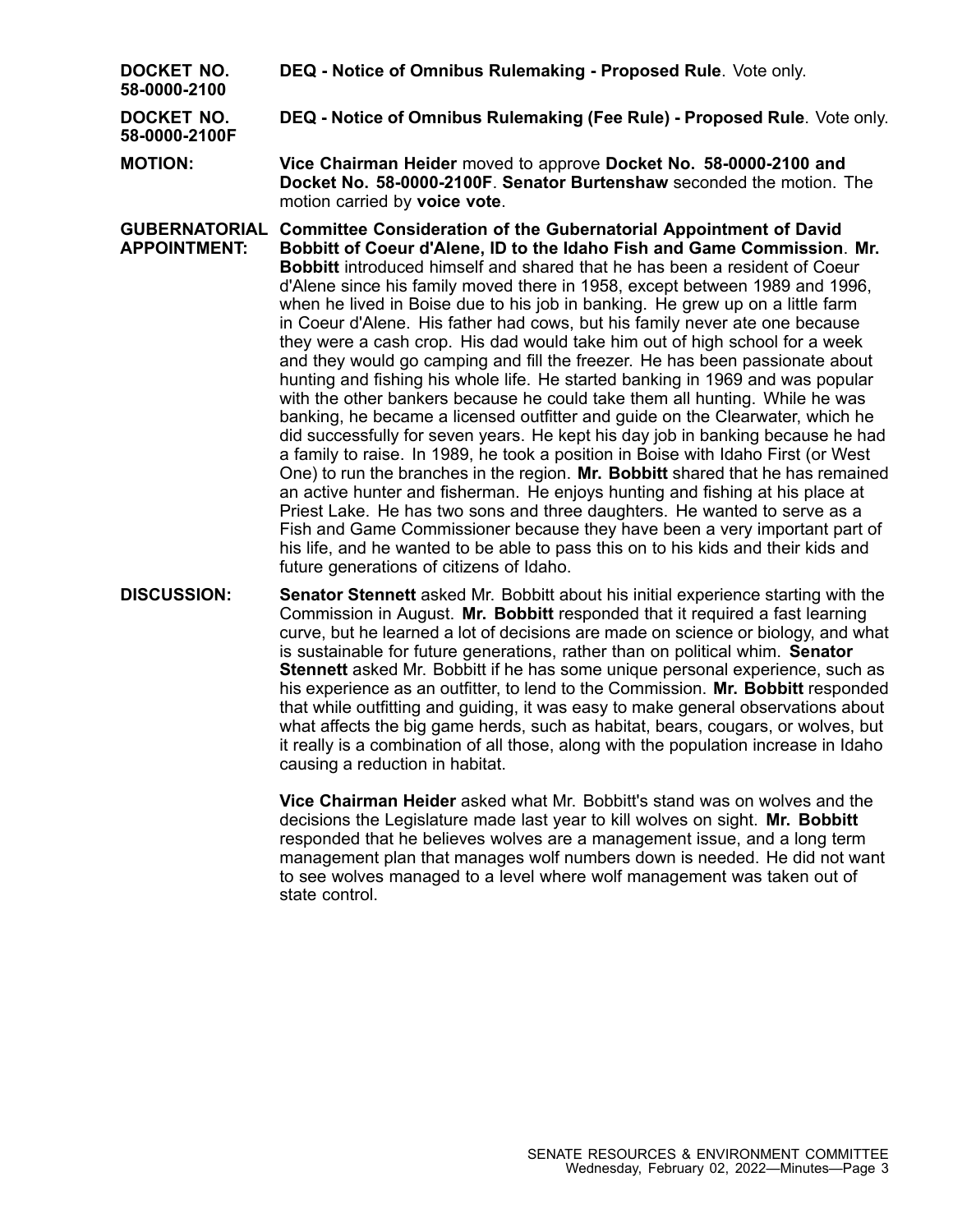**GUBERNATORIAL Committee Consideration of the Gubernatorial Appointment of Mike APPOINTMENT: Edmondson of Boise, ID as Administrator of the Office of Species Conservation**. **Mr. Edmondson** shared that he has been an Idaho resident since 1993 or 1994. His father served in the Navy, and he was born in Southern California. He was educated at Cal Poly, San Luis Obispo. Upon graduation, he moved to Idaho and he has lived in Idaho ever since. He is here with his wife of 25 years, Amy, and two of their three daughters. He has served the state of Idaho since 1994. He was originally hired by DEQ as <sup>a</sup> water quality scientist. In 2008, he joined the Office of Species Conservation to become an aquatic program manager and policy advisor. He served three of the four previous administrators, and if confirmed, he will be the fifth administrator of the Office of Species Conservation. **Mr. Edmondson** stated since 2008, he has been <sup>a</sup> party to or involved in most actions of the office, although his primary focus was on aquatic species. He worked through the wolf controversies, watched the sage grouse saga unfold, and now, with the governor's appointment, he is taking on the terrestrials and the conversations about sage grouse and grizzly bears. He believes the work the office does to compensate producers for livestock losses due to wolves and to provide dollars for wolf prevention is meaningful. He enjoys spending as much time as he can out on the ground, talking to producers and understanding their issues.

**DISCUSSION: Senator Stennett** asked what Mr. Edmondson would bring to the position of administrator, after having observed others in the position for so many years. **Mr. Edmondson** responded that due to his specific knowledge and experience, he would be able to support <sup>a</sup> focus on aquatic species. He was also excited about being involved with terrestrials and the enforcement world and the issues revolving around grizzly bears and sage grouse management, while also keeping Idaho's economy vibrant.

> **Senator Blair** asked for Mr. Edmondson's thoughts on the movement to take out dams in order to save salmon and steelhead populations. **Mr. Edmondson** responded that he does not believe the removal of Snake River dams would save these species. He stated the mission of his office is to preclude the listing of species and to recover species. He added that dams produce necessary energy and load-following balanced to <sup>a</sup> transmission system, and they provide the transportation of agricultural products from Idaho to port for sale. He stated these services cannot be replaced at this time.

- **PRESENTATION: Idaho Department of Water Resources Annual Update**. **Jeffrey Reybould**, Chairman of the Idaho Water Resource Board, presented **Water Sustainability Project Funding**. (Attachment 1) He was followed by **Gary Spackman**, Director of Idaho Department of Water Resources (IDWR), who presented IDWR's **Annual Legislative Report - 2022**. (Attachment 2)
- **ADJOURNED:** There being no further business as this time, Chairman Vick adjourned the meeting at 2:58 p.m.